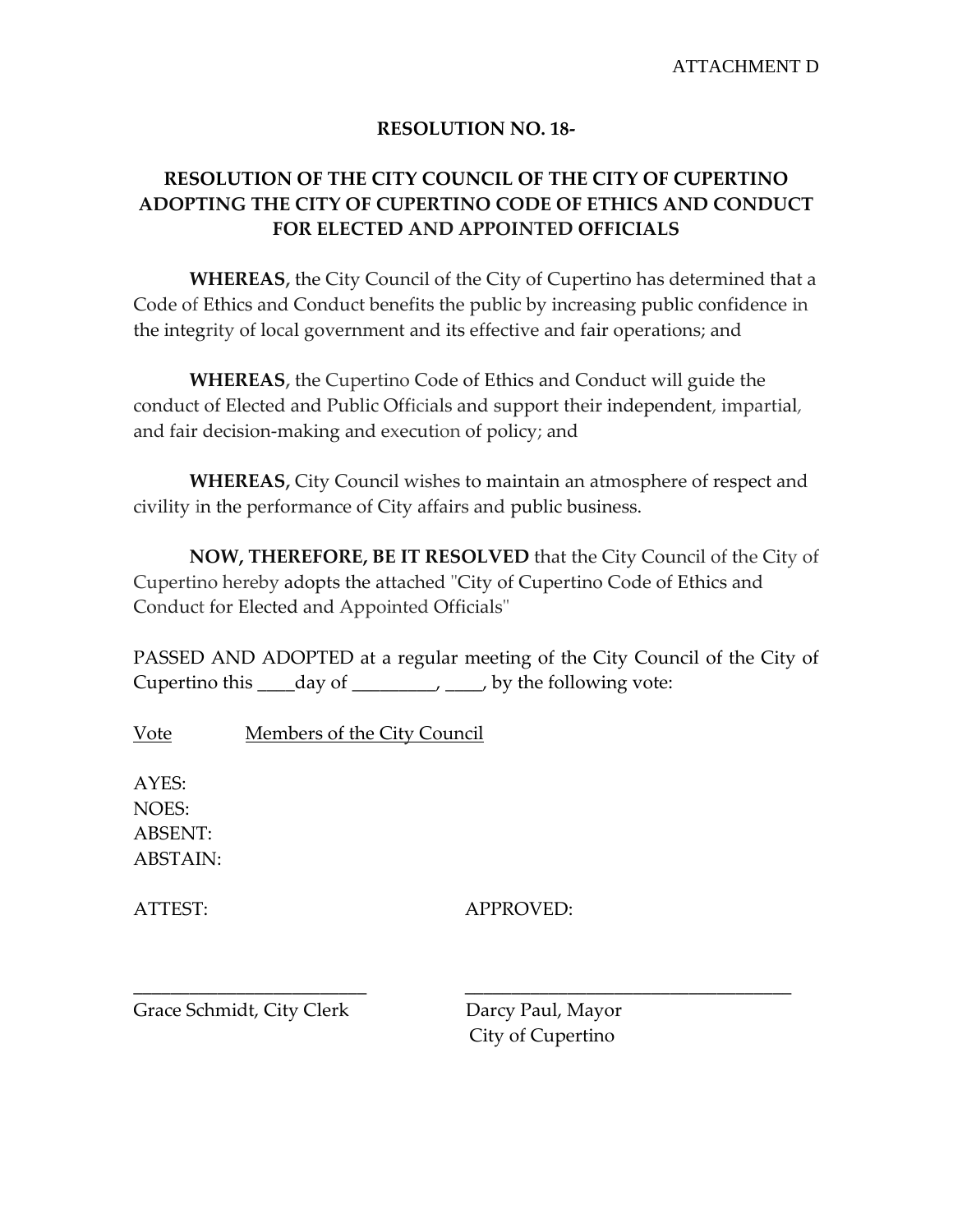

# **City of Cupertino**

## **DRAFT Code of Ethics and Conduct For Elected and Appointed Officials**

Adopted \_\_\_\_\_\_\_\_\_\_\_\_\_\_\_\_ by Resolution No. 18-\_\_\_\_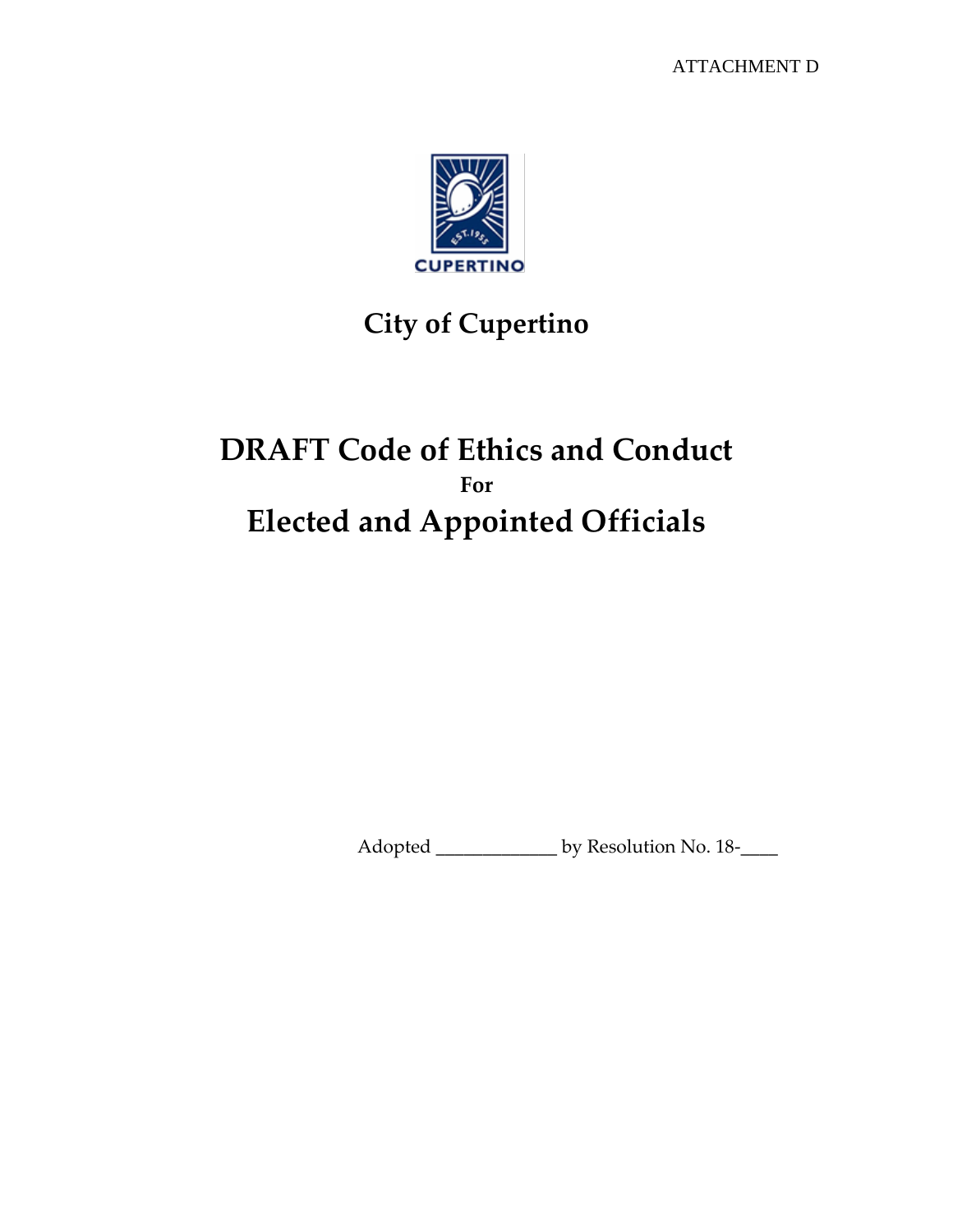## **PURPOSE**

The Cupertino City Council adopts this Code of Ethics and Conduct as guidelines for elected and appointed officials to exercise their office and conduct themselves in a manner that instills public confidence and trust in the fair operation and integrity of Cupertino's city government. <sup>1</sup>

In accordance with State law and Title 2 of the Cupertino Municipal Code, Cupertino's elected and appointed officials include the members of the City Council, the Mayor, appointed officers of City boards and commissions, the City Manager, the City Attorney, the City Clerk and the City Treasurer.

## **ETHICS**

 $\overline{a}$ 

The citizens and businesses of Cupertino and the general public are entitled to have fair, ethical, and accountable local government. To this end, the public should have full confidence that their elected and appointed officials:

- Comply with both the letter and spirit of the law and policies affecting the operations of government and their respective roles and responsibilities; and
- Are independent, impartial, and fair in their judgment and actions; and
- Use their public office for the public good and not for personal gain; and
- Conduct their deliberations and make their decisions in an atmosphere of respect and civility, and during public meetings in accordance with Open Meeting laws, except for confidential proceedings allowed by law.

Therefore, members of the City Council, City Boards and Commissions, the City Clerk, the City Treasurer, the City Manager and the City Attorney (hereinafter, "City Officials") should conduct themselves in accordance with the following ethical standards:

1. **Act in the Public Interest.** Recognizing that stewardship of the public interest must be their primary concern, City Officials will work for the common good of the people of Cupertino and not for any private or personal interest, and they will assure fair and equal treatment of all persons, claims, and transactions coming before them.

 $1$  These guidelines are intended to codify the values of the City of Cupertino relative to the conduct of its elected and appointed officials and in no way distract from or supersede the many other rules and laws that govern city officials. By their very nature, some guidelines apply only to legislative bodies and decision-makers as noted in the Code.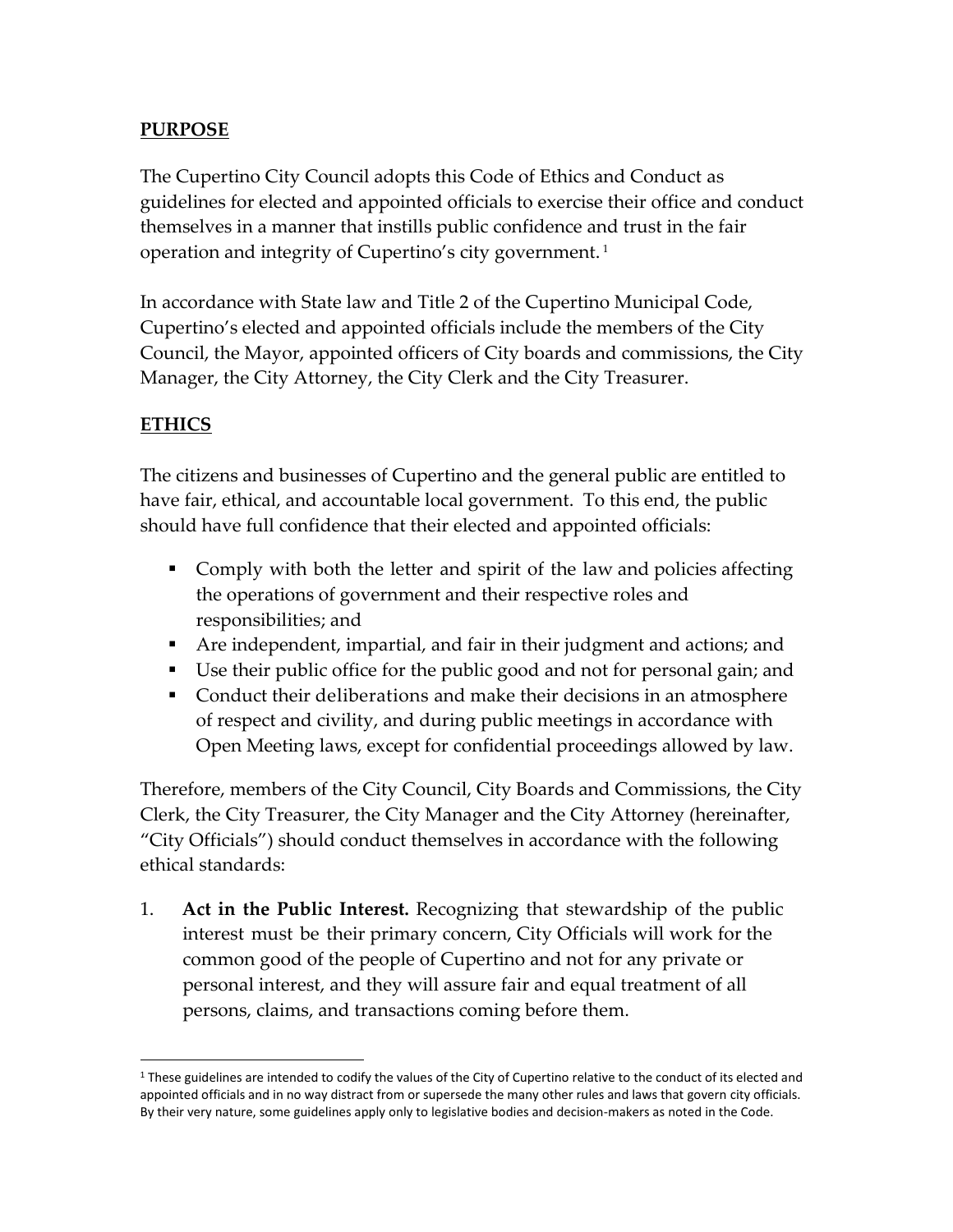- 2. **Comply with both the spirit and the letter of the Law and City Policy.** City Officials must comply with applicable federal, state and local laws in the performance of their public duties. These include the United States and California constitutions; the Cupertino Municipal code; laws concerning financial disclosures; sources of income and gifts; conflicts of interest laws; elections; campaign contributions; incompatible offices; employer responsibilities; and open government rules.
- 3. **Conduct of City Officials.** The professional and personal conduct of City Officials while exercising their office must be above reproach and avoid situations that create the appearance of impropriety. Officials must refrain from abusive conduct, personal charges or verbal attacks upon the character or motives of other City Officials, city staff, or the public.
- 4. **Respect for Process.** City Officials will perform their duties in accordance with the processes and rules of order established by the City Council.
- 5. **Conduct at Public Meetings**. City Officials will come prepared to address items and issues at public meetings; will listen courteously and attentively to all public discussions before the body; and will focus on the business at hand.
- 6. **Decisions Based on Merit.** City Officials will base their decisions on the merits and substance of the matter at hand, rather than on unrelated considerations. When making adjudicative decisions that require determination of the facts of a particular case and application of the law and rules, decision-makers will maintain an open mind until the conclusion of the hearing on the matter and will base their decisions on the facts presented at the hearing and the law.
- 7. **Communication.** For adjudicative matters pending before the body, City Officials will rely on the agenda materials and information received at the public meeting to support their decision. To the extent substantive or material information is received outside of a public meeting, decisionmakers must, at a minimum, publicly disclose the circumstances and the outside source of information. Consultation with the City Attorney is strongly advised to ensure the integrity and legality of decisions made on adjudicative matters.
- 8. **Conflict of Interest.** To maintain independence and impartiality for the common good and comply with the extensive set of conflict of interest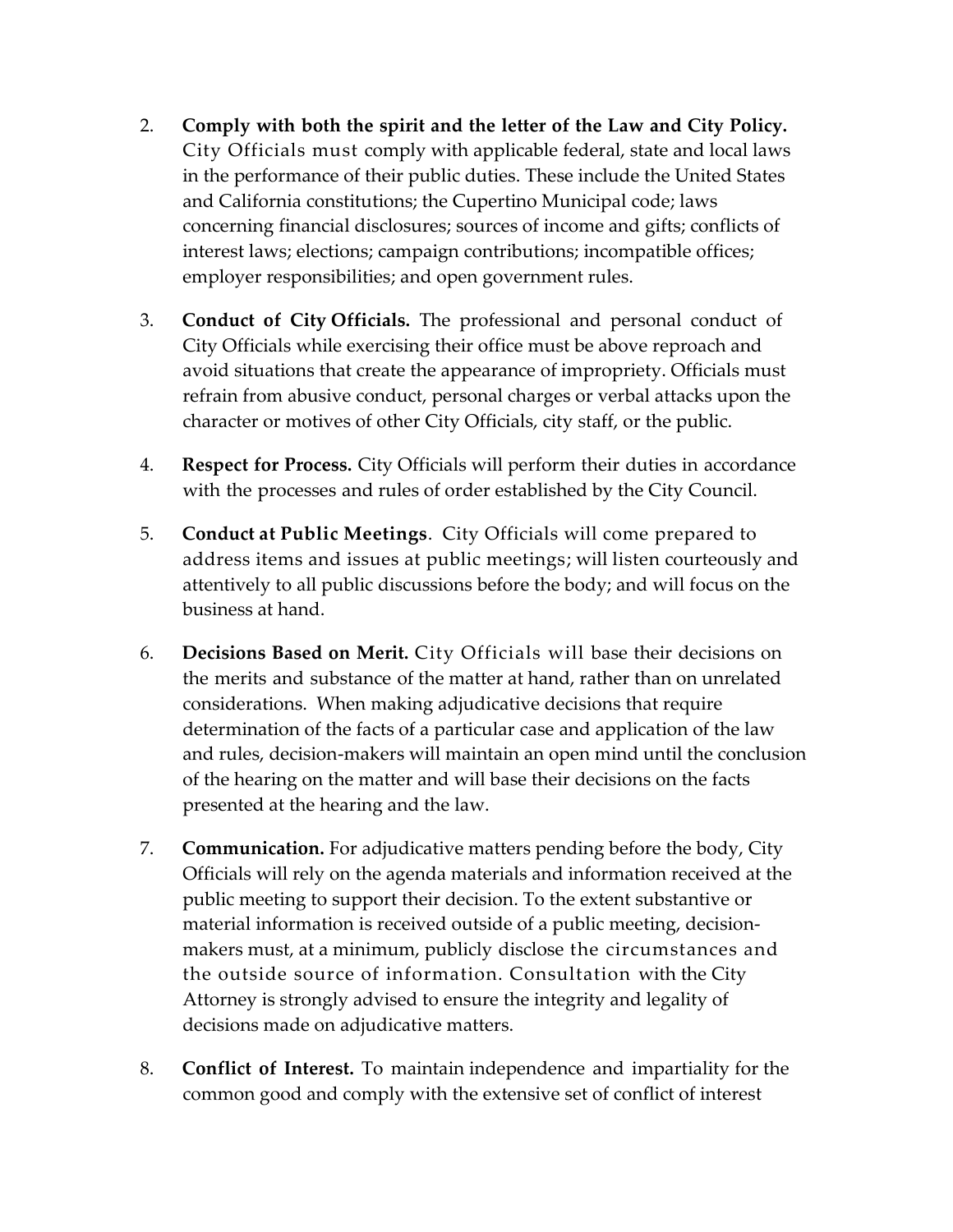laws, City Officials will use caution and their best efforts to avoid the appearance of impropriety in their actions and decisions. Consistent with the law, decision-makers will not use their official positions to influence government decisions in which they have (a) a material financial interest, (b) an organizational responsibility to or personal commitment to others that creates a conflict of interest or the appearance of one, or (c) a strong personal bias as to one party or position.

Potential conflicts of interest should be discussed with the City Attorney at the earliest opportunity prior to a public meeting or hearing in order to ensure time to research and analyze the facts. Decision-makers are referred to the Cupertino Municipal Code, Section 2.18.030, which provides, among other things, that the City Attorney may render informal advice to individual Councilmembers regarding potential conflicts of interest, as appropriate. However, it is understood that Councilmembers are protected from potential liability for a conflict of interest only upon taking action that complies with a written opinion issued by the California Fair Political Practices Commission (FPPC).

If informed to seek formal advice from the FPPC or other State agency, a member will not participate in a decision until the FPPC has issued a written opinion that concludes there is no conflict. The member will provide the City Attorney a copy of the written request to the FPPC and the opinion, and will conform his or her participation to the advice given.

If a conflict of interest exists regarding a particular matter or decision, the member will not participate in the decision or discuss the matter with other decision-makers or other persons, unless otherwise permitted by law.

- 9. **Gifts and Favors.** Public Officials will not take advantage of services or opportunities for personal gain, by virtue of their public office, which is not available to the general public. They should refrain from accepting gifts, favors or promises of future benefits, which might compromise their independence of judgment or action or give the appearance of impropriety.
- 10. **Confidential/Privileged Information.** Public Officials have a duty to maintain the confidentiality of privileged documents and communications and the legal advice provided to or by them, in accordance with the law. This includes information gathered during a closed session and advice rendered by the City Attorney. Members will not disclose confidential or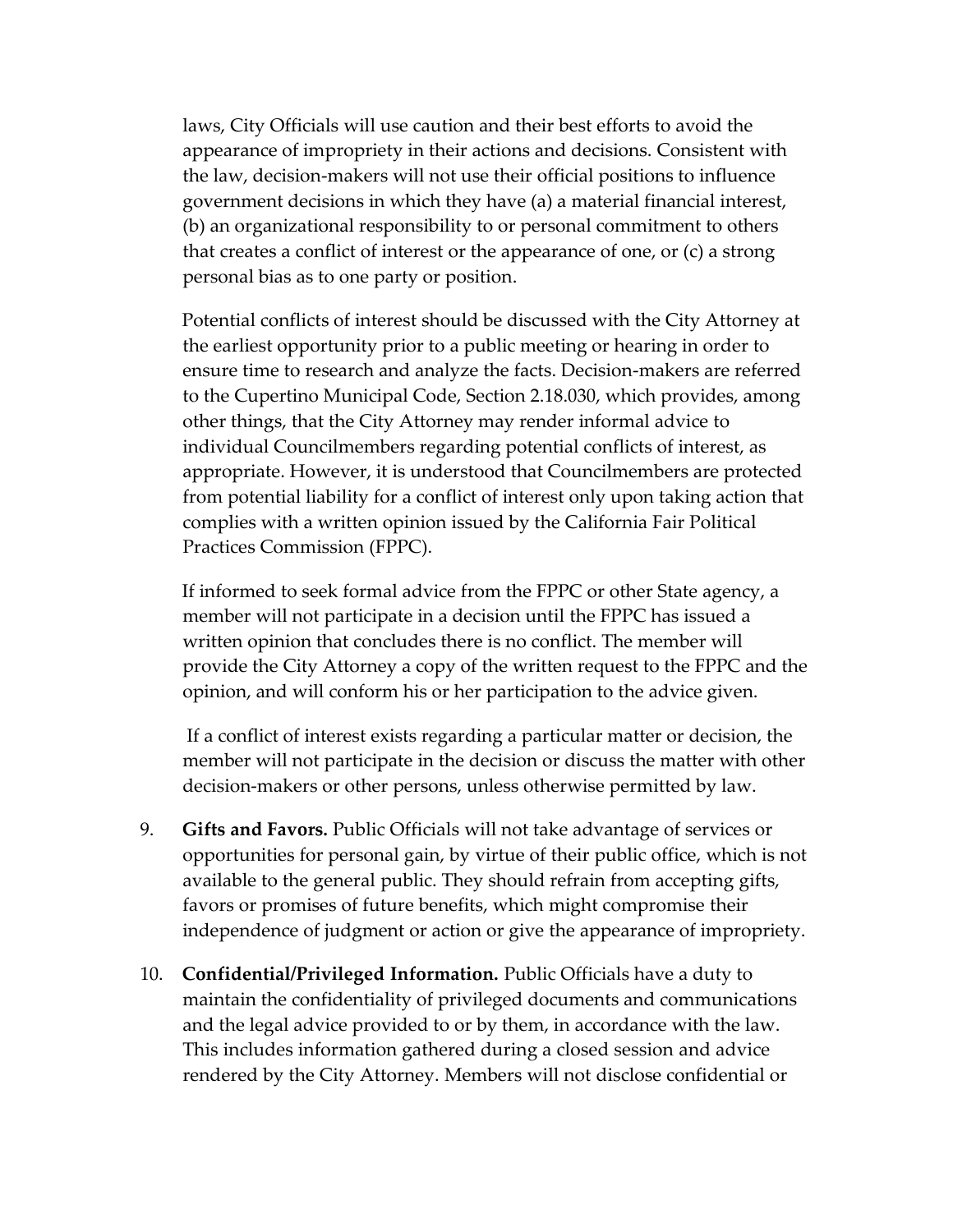privileged information without proper legal authorization, nor use such information to advance their personal, financial, or other private interests.

- 11. **Use of Public Resources.** Public Officials should not use public resources which are not available to the public in general (e.g., City staff time, equipment, supplies, or facilities) for private gain or for personal purposes not otherwise authorized by law.
- 12. **Representation of Private Interests.** In keeping with their role as independent representatives of the City and stewards of the public interest, Councilmembers should not appear on behalf of the private interests of third parties before the Council or any Commission or proceeding of the City, nor should members of Commissions appear before their own bodies or before the Council on behalf of the private interests of third parties on matters related to the areas of service of their bodies.
- 13. **Advocacy.** Members should represent the official policies and positions of the City Council and Commission to the best of their ability when designated as delegates for this purpose. When presenting their individual opinions and positions, members should explicitly state they are speaking in their personal capacity and not in their official capacity as members of their respective bodies. When speaking in their personal capacities, members should state their views do not represent their bodies' official positions. Councilmembers and Commissioners have the right to endorse candidates for Council seats and other elected offices; however, it is inappropriate to mention or display endorsements during Council meetings, Commission meetings, or other official City meetings, unless otherwise allowed by law.
- 14. **Policy Role of Members.** Members should respect and adhere to the Council-Manager structure of Cupertino City government as outlined in the Cupertino Municipal Code. In this structure, the City Council determines the budget priorities and policies of the City with input provided by City staff and Commissions and the general public. Members should not interfere with the administrative functions of the City or the professional duties of City staff; nor should they impair the ability of staff to implement Council policy decisions.
- 15. **Independence of Commissions**. Because of the value of the independent advice of Commissions to the public decision-making process, members of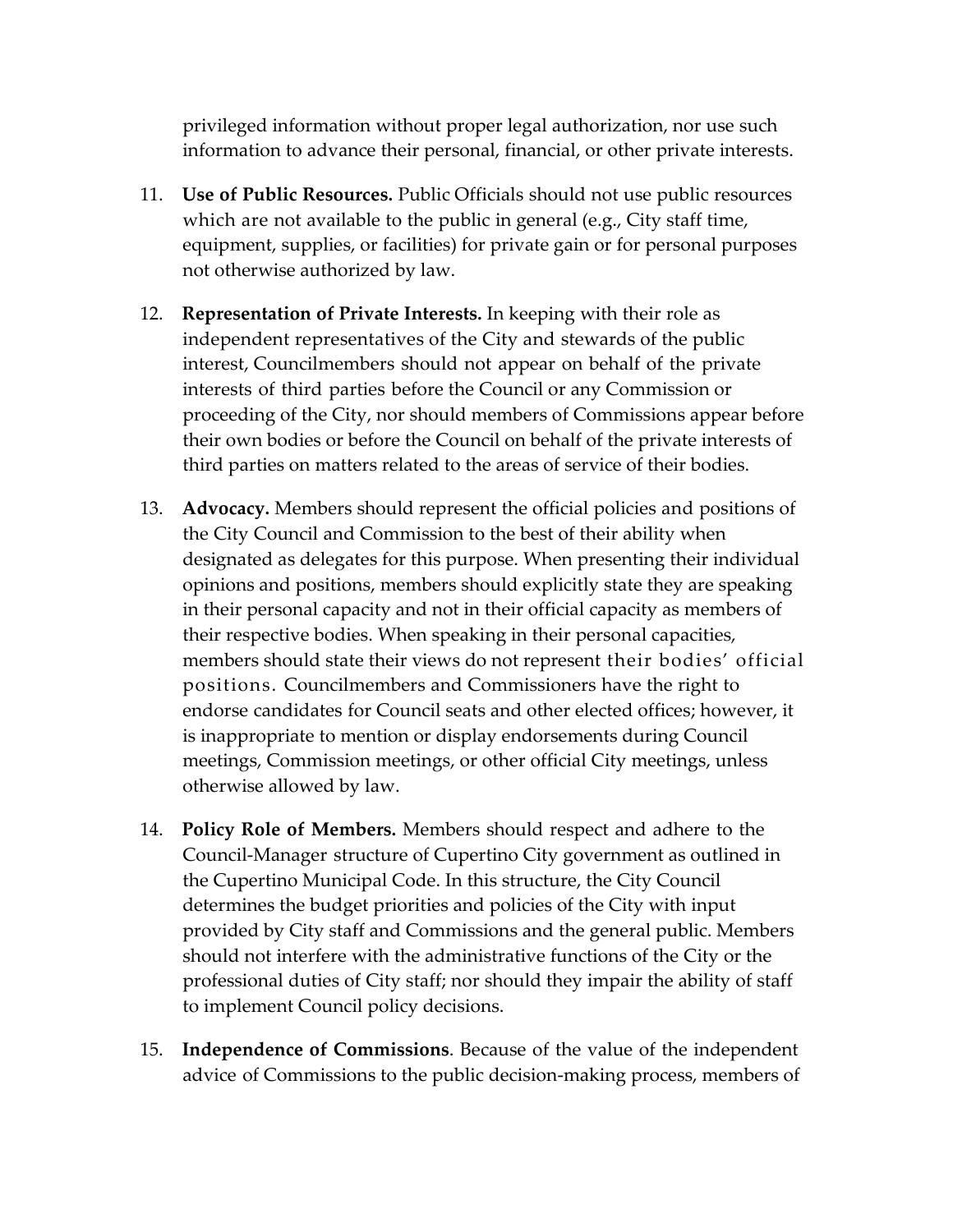the City Council should refrain from using their position to unduly influence the deliberations or outcomes of Commission proceedings.

16. **Positive Work Place Environment.** Public Officials should support a positive and constructive work place environment for City employees and for citizens and businesses dealing with the City. Members should recognize their special role with City employees and in no way create the perception of inappropriate direction to staff.

#### **CONDUCT GUIDELINES**

The Conduct Guidelines are designed to describe the manner in which City Officials should treat one another, City staff, constituents, and others they come into contact with while representing the City of Cupertino.

#### 1. **City Officials' Conduct with Each Other in Public Meetings and Private Encounters**

Elected and appointed officials are individuals with different backgrounds, personalities, values, opinions and goals, who have chosen to serve in public office to protect the City's interests and the wellbeing of the community they serve. In all cases, this common goal should guide officials' conduct with each other and with the public, particularly when individuals may not agree on every issue.

- (a) *Respect and facilitate the role of the Chair in maintaining order* It is the responsibility of the Chair to keep comments of City Officials on track during public meetings. City Officials should recognize and assist the Chair to focus discussion on noticed agenda items. If there is disagreement about the agenda or the Chair's actions, those objections should be voiced politely and with reason, following procedures outlined in parliamentary procedure.
- (b) *Practice civility and decorum in discussions and debate* Difficult questions, challenges and disagreements with a particular point of view, and criticism of ideas and information are legitimate elements of debate and public discourse of a free democracy in action. Robust discussion and free debate, however, do not justify making belligerent, personal, impertinent, slanderous, threatening, abusive or disparaging comments.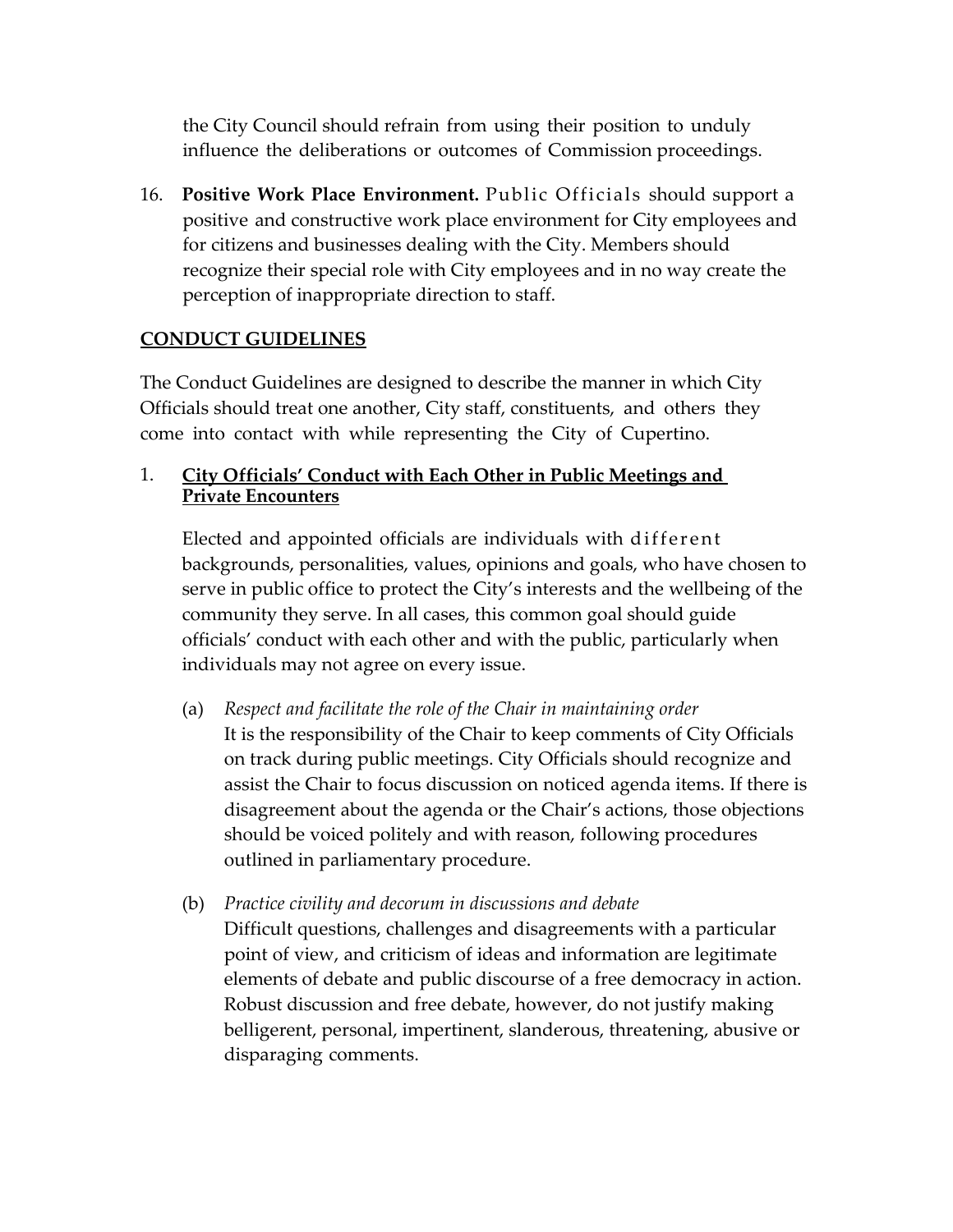- (c) *Work through the Chair to address offensive personal comments* If a member is personally offended by the remarks of another member, the offended member should make notes of the actual words used and call for a "point of personal privilege" that challenges the other member to justify or apologize for the language used. The Chair will maintain control of this discussion.
- (d) *Demonstrate effective problem-solving approaches* City Officials have a public stage and have the responsibility to show how individuals with different points of view can find common ground and seek a compromise that benefits the community as a whole.
- (e) *Continue respectful behavior in private* The same level of respect and consideration of differing points of view that is appropriate for public discussions should be maintained in private conversations.

## 2. **City Officials' Conduct with the Public in Public Meetings**

Making the public feel welcome is an important part of the democratic process. No signs of partiality, prejudice, or disrespect should be evident on the part of individual City Officials toward an individual participating in a public forum. Every effort should be made to be fair and impartial in listening to public testimony.

- (a) *Be welcoming to speakers and treat them with respect* Members' primary responsibility during public testimony is to listen. Welcome all public speakers and encourage their active participation in public meetings by listening to their comments. Avoid engaging public speakers in debate, and call on the Chair whenever a point of order or clarification is required.
- (b) *Be fair and equitable in allocating public hearing time to individual speakers* Consistent with legal requirements, the Chair will determine and announce limits on speakers at the start of a public meeting or hearing process.
- (c) *Practice active listening*

It is disconcerting to some speakers to have members not look at them when they are speaking. It is fine to look down at documents or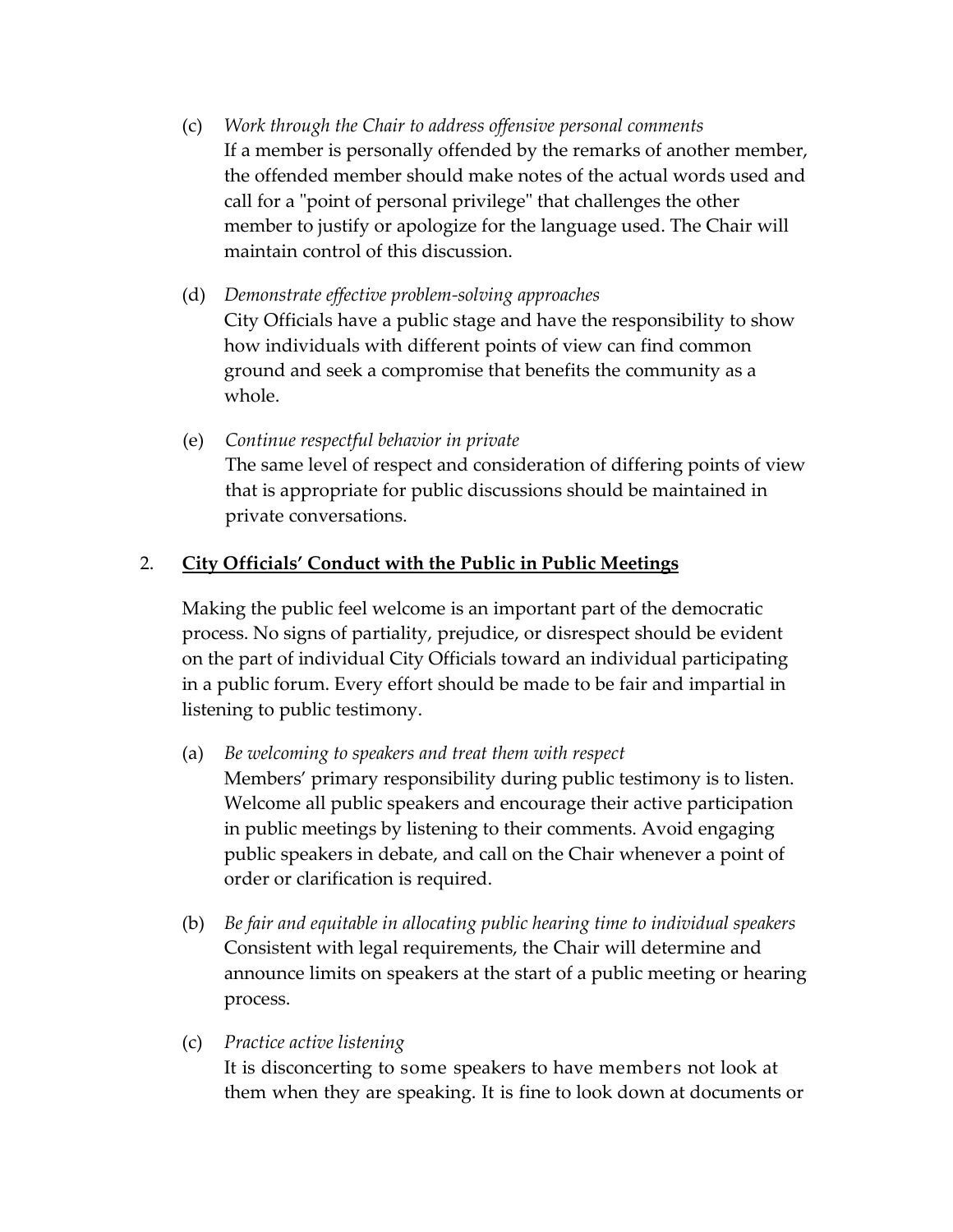to make notes, but reading for a long period of time or gazing around the room may give the appearance of disinterest. Members should try to be conscious of facial expressions, and avoid those that could be interpreted as "smirking," disbelief, anger or boredom.

(d) *Maintain an open mind*

Members of the public deserve an opportunity to influence the thinking of elected and appointed officials.

- (e) *Ask for clarification, but avoid debate and argument with the public* Only the Chair – not individual members – can interrupt a speaker during a presentation. However, a member can ask the Chair for a point of order if the speaker is off topic, exceeds the time allotted for public comment, or engages in behavior or discussion/language that is disruptive or violates the law.
- (f) *Avoid personal comments that could offend members of the public* Whether addressing an individual member of the public or the public at large, it is never appropriate to make belligerent, personal, impertinent, slanderous, threatening, abusive, or disparaging comments.

### 3. **City Officials' Conduct with the Public in Unofficial Settings**

- (a) *Make no promises on behalf of the Council, Commission or City* Members will frequently be asked to explain a Council or Commission action or to give their opinion about an issue as they meet and talk with constituents in the community. It is appropriate to give a brief overview of City policy and to refer to City staff for further information. It is not appropriate to overtly or implicitly promise Council or Commission action, or to promise that City staff will do something specific for the constituent.
- (b) *Make no personal comments about other City Officials* It is acceptable to publicly disagree about an issue, but it is not acceptable to make derogatory comments about other City Officials, their opinions, or actions.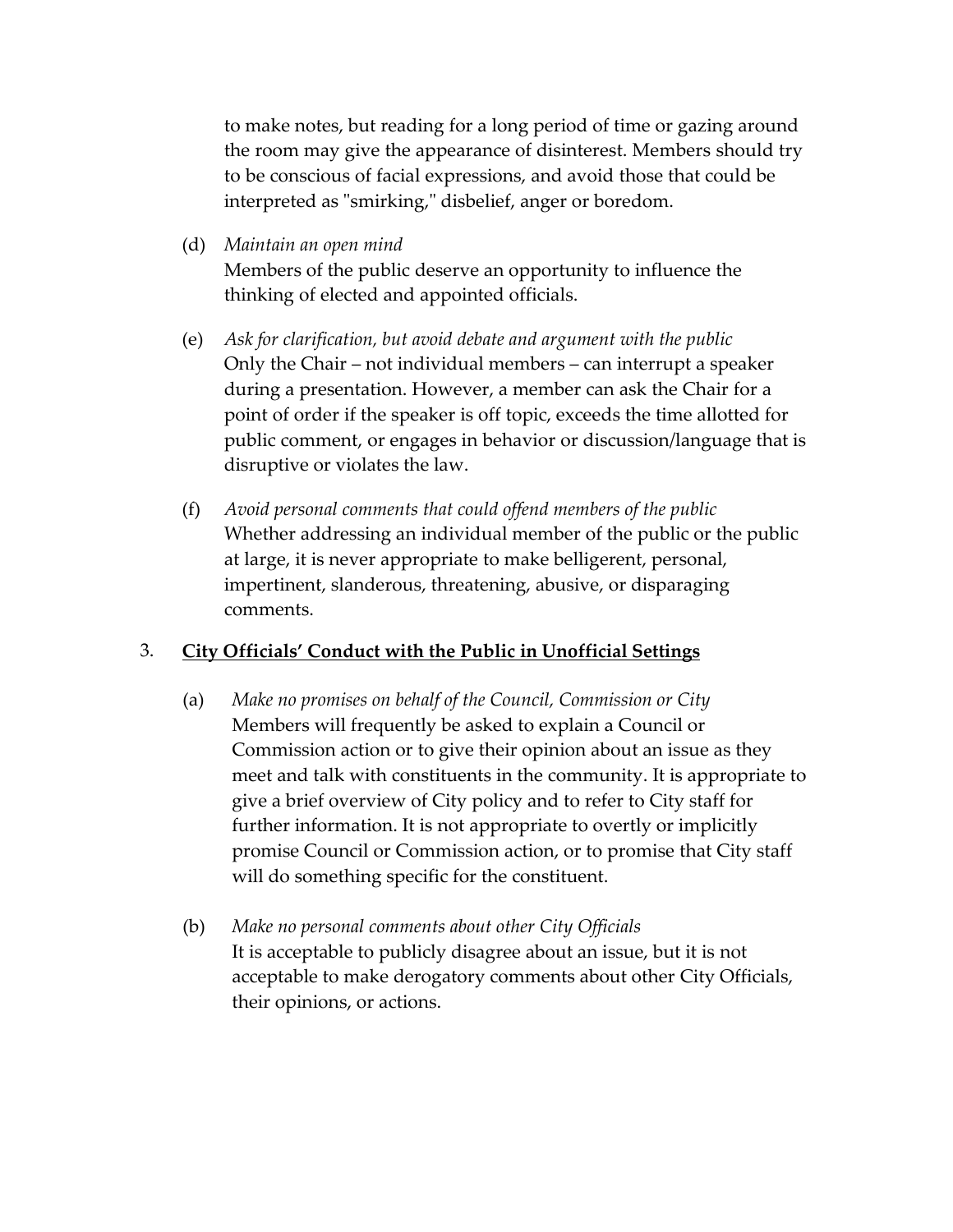## 4. **City Officials' Conduct with City Staff**

Governance of a city relies on the cooperative efforts of elected officials who set policy, appointed officials who advise the elected, and City staff who implement and administer the Council's policies. Therefore, every effort should be made to be cooperative and show mutual respect for the roles and contributions made by each individual for the good of the community.

The City of Cupertino operates under a Council/Manager form of government as established in Cupertino Municipal Code Chapter 2.28 whereby the City Council controls the administrative services of the City only through the City Manager. The Council/Manager form of government is intended to provide the best of unencumbered professional/technical staff input balanced with the collective oversight of elected officials. Under the Council/Manager form of government neither the City Council, nor individual Council members, can give orders to any subordinate of the City Manager. The City Manager takes his or her orders and instructions from the City Council only when given at a duly held meeting of the City Council. No individual Councilmember can give any orders or instructions to the City Manager.

(a) *Treat all staff as professionals* 

Clear, honest communication that respects the abilities, experience, and dignity of each individual is expected. Poor behavior towards staff is not acceptable.

#### (b) *Do not disrupt City staff from their jobs*

City Officials should not disrupt City staff while they are in meetings, on the phone, or engrossed in performing their job functions in order to have their individual needs met. Do not attend City staff meetings unless requested by staff – even if the elected or appointed official does not say anything, his or her presence implies support of a position, shows partiality, may intimidate staff, and may hampers staff's ability to do their job objectively.

(c) *Never publicly criticize an individual employee*

City Officials should not criticize the performance of City employees in public, to the employee directly, or to the employee's manager. Comments about staff performance should only be made to the City Manager through private correspondence or conversation. Appointed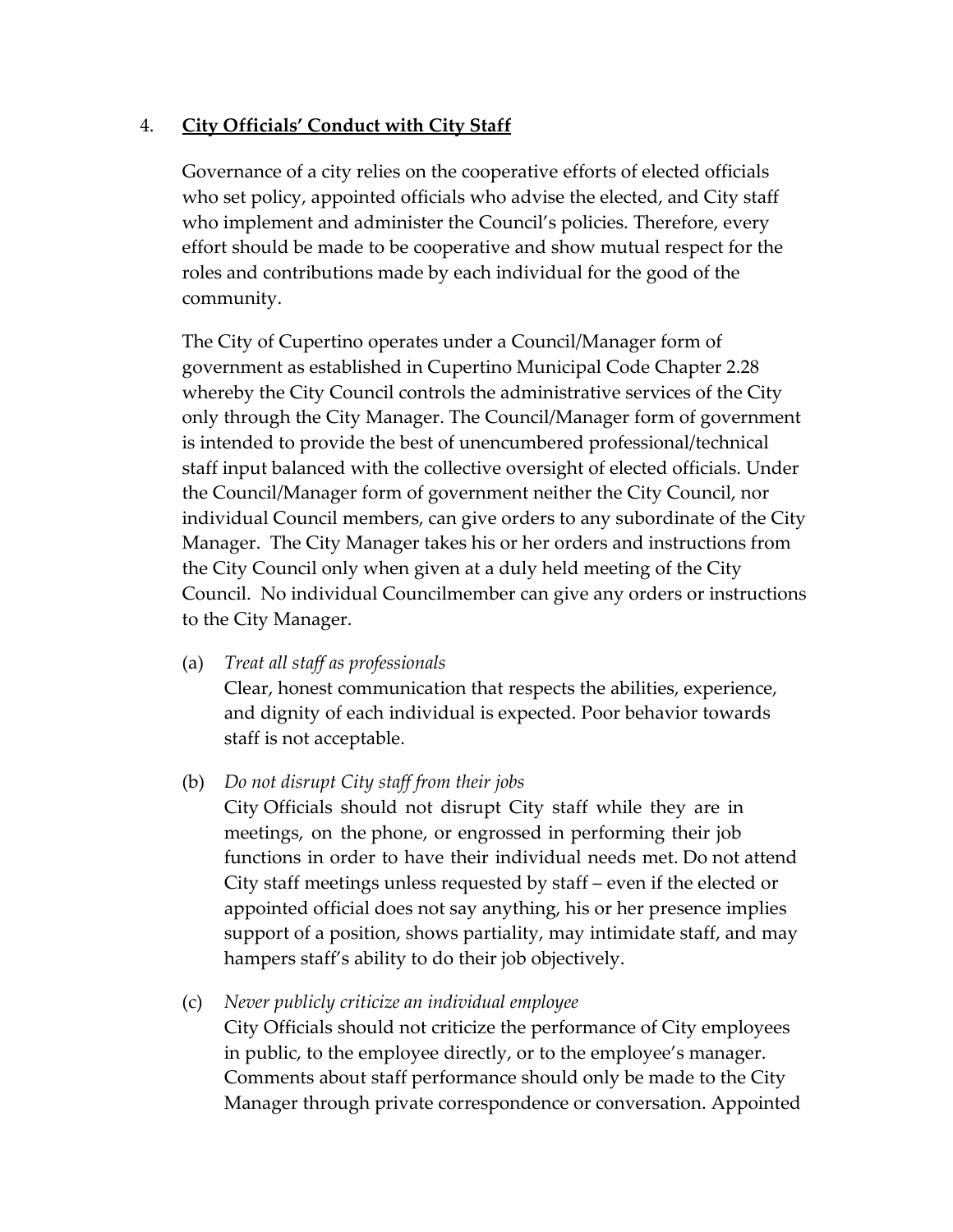officials should make their comments regarding staff to the City Manager.

- (d) *Do not get involved in administrative functions* City Officials acting in their individual capacity must not attempt to influence City staff on the making of appointments, awarding of contracts, selecting of consultants, processing of development applications, or granting of City licenses and permits.
- (e) *Do not solicit political support from staff* City Officials should not solicit any type of political support (financial contributions, display of posters or lawn signs, name on support list, etc.) from City staff. City staff may, as private citizens with constitutional rights, support political candidates, but all such activities must be done away from the workplace.
- (f) *Attorney-Client Relationship*

The City Attorney provides advice to City staff, to Public Officials, and to Councilmembers individually and collectively. In accordance with law and Rules of Professional Conduct, the City Attorney represents the full City Council and the City as a municipal organization, and any attorney-client relationship established belongs to the City, acting by and through the full City Council. To the extent permitted by law, only the City Council as a body and not individual councilmembers can waive the attorney-client privilege.

### 5. **Council Conduct with Commissions**

The City has established several Commissions as a means of gathering more community input. Citizens who serve on Commissions become more involved in government and serve as advisors to the City Council. They are a valuable resource to the City's leadership and should be treated with appreciation and respect.

(a) *If attending a Commission meeting, be careful to only express personal opinions*

Councilmembers may attend any Commission meeting, which are always open to any member of the public. However, they should be sensitive to the way their participation could be viewed as unfairly affecting the process. Any public comments by a Councilmember at a Commission meeting should be clearly made as individual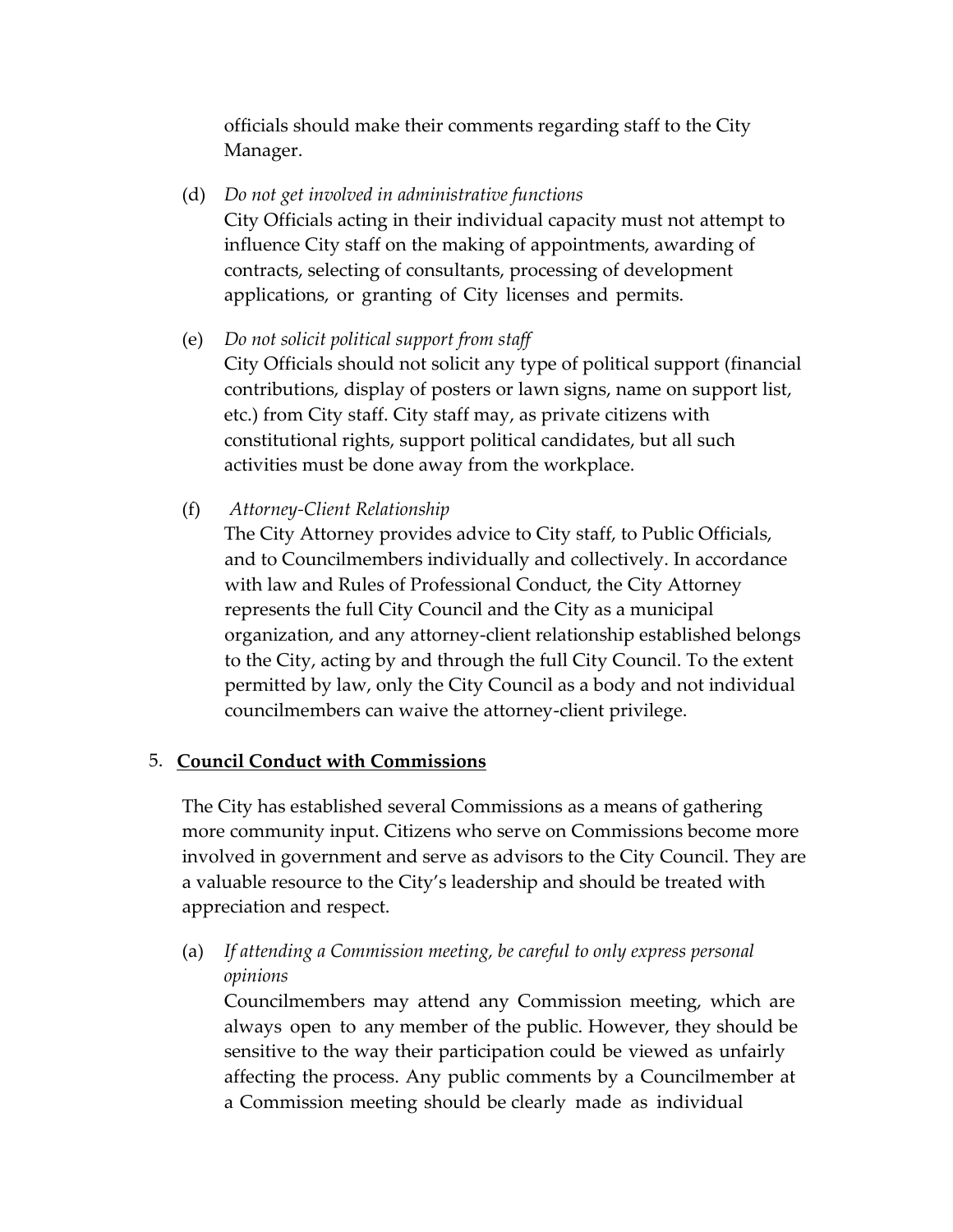opinion and not a representation of the feelings of the entire City Council.

- (b) *Limit contact with Commission members to questions of clarification* It is inappropriate for a Councilmember to contact a Commission member to lobby on behalf of an individual, business, or developer, and vice versa. It is acceptable for Councilmembers to contact Commission members in order to clarify a position taken by the Commission.
- (c) *Respect that Commissions serve the community, not individual Councilmembers*

The City Council appoints individuals to serve on Commissions, and it is the responsibility of Commissions to follow policy established by the Council. But Commission members do not report to individual Councilmembers, nor should Councilmembers feel they have the power or right to threaten Commission members with removal if they disagree about an issue. Appointment and reappointment to a Commission should be based on such criteria as expertise, ability to work with staff and the public, and commitment to fulfilling official duties. A Commission appointment should not be used as a political "reward."

(d) *Be respectful of diverse opinions*

A primary role of Commissions is to represent many points of view in the community and to provide the Council with advice based on a full spectrum of concerns and perspectives. Councilmembers may have a closer working relationship with some individuals serving on Commissions, but must be fair and respectful of all citizens serving on Commissions.

(e) *Keep political support away from public forums*

Commission members may offer political support to a Councilmember, but not in a public forum while conducting official duties. Conversely, Councilmembers may support Commission members who are running for office, but not in an official forum in their capacity as a Councilmember.

#### 6. **Conduct with the Media**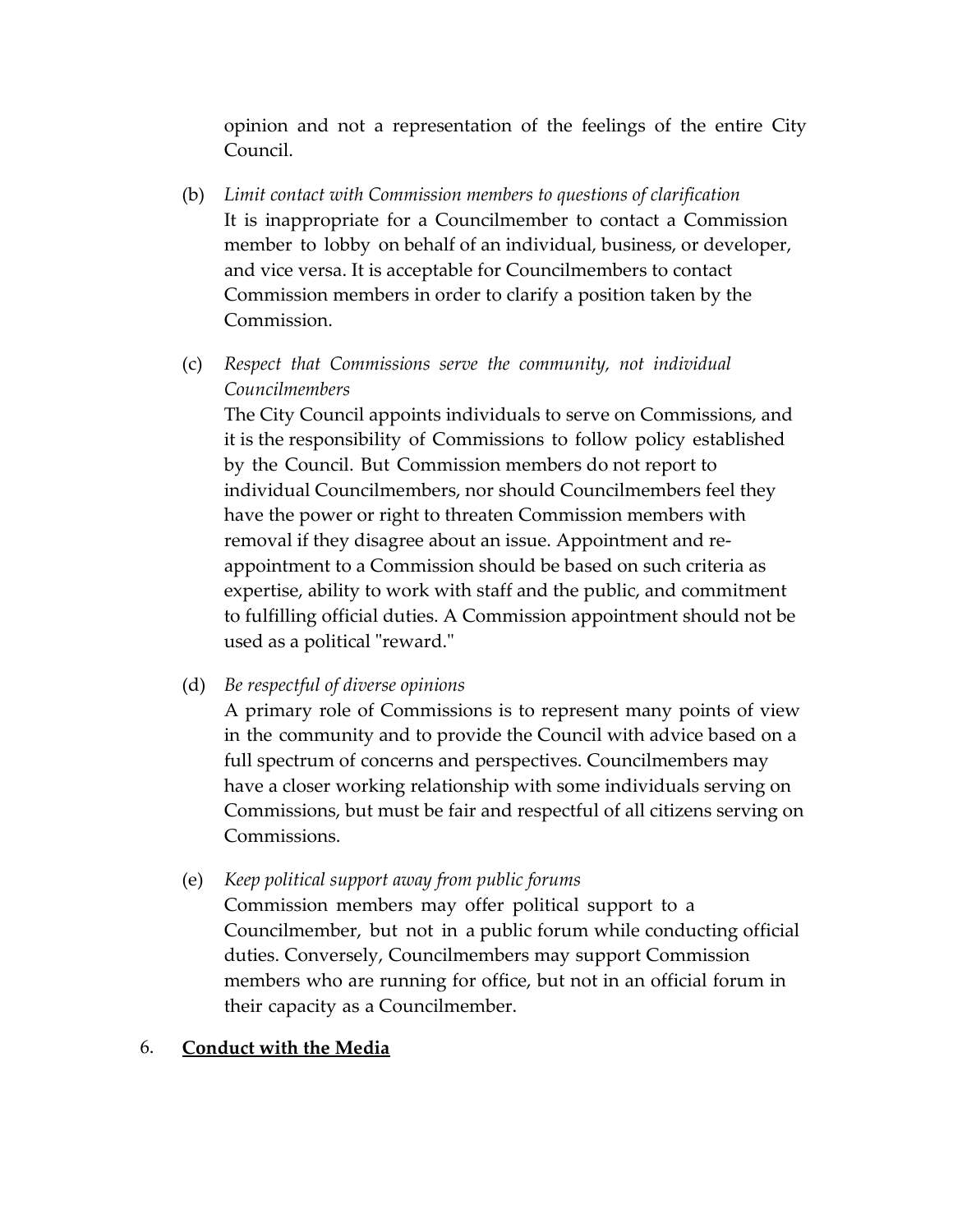Commission members are not authorized to represent the City to media outlets (including broadcast, print, and social media sites) outside of official Commission meetings unless specifically authorized to do so.

- (a) *The Mayor is the official spokesperson for the City Council on City positions* The Mayor is the designated representative of the City Council to present and speak on the official City position. If an individual Councilmember is contacted by the media, the Councilmember should be clear about whether their comments represent the official City position or a personal viewpoint.
- (b) *Choose words carefully and cautiously* Comments taken out of context can cause problems. Be especially cautious about humor, sardonic asides, sarcasm, or word play. It is never appropriate to use personal slurs or swear words when talking with the media.

#### **COMPLIANCE**

- 1. *Acknowledgement of Code of Ethics and Conduct* City Officials should sign an acknowledgement that they have read and understand the guidelines contained in the Code of Ethics and Conduct.
- 2. *Ethics Training for Local Officials*

City Officials must comply with State or City mandated requirements for ethics training. Ethics training must be completed prior to representing the City on intergovernmental assignments or Council subcommittees.

3. *Behavior and Conduct*

The Cupertino Code of Ethics and Conduct sets forth guidelines and standards of ethical conduct desired and expected for members of the Cupertino City Council and Commissions and other City Officials. Members themselves have the primary responsibility to assure that ethical standards are understood and met, and that the public can continue to have full confidence in the integrity of city government. The Chairs of Commissions and the Mayor and Council have the additional responsibility to intervene when actions of members that appear to be in violation of the Code of Ethics and Conduct are brought to their attention.

(a) City Council:

Individual Councilmembers should point out to the offending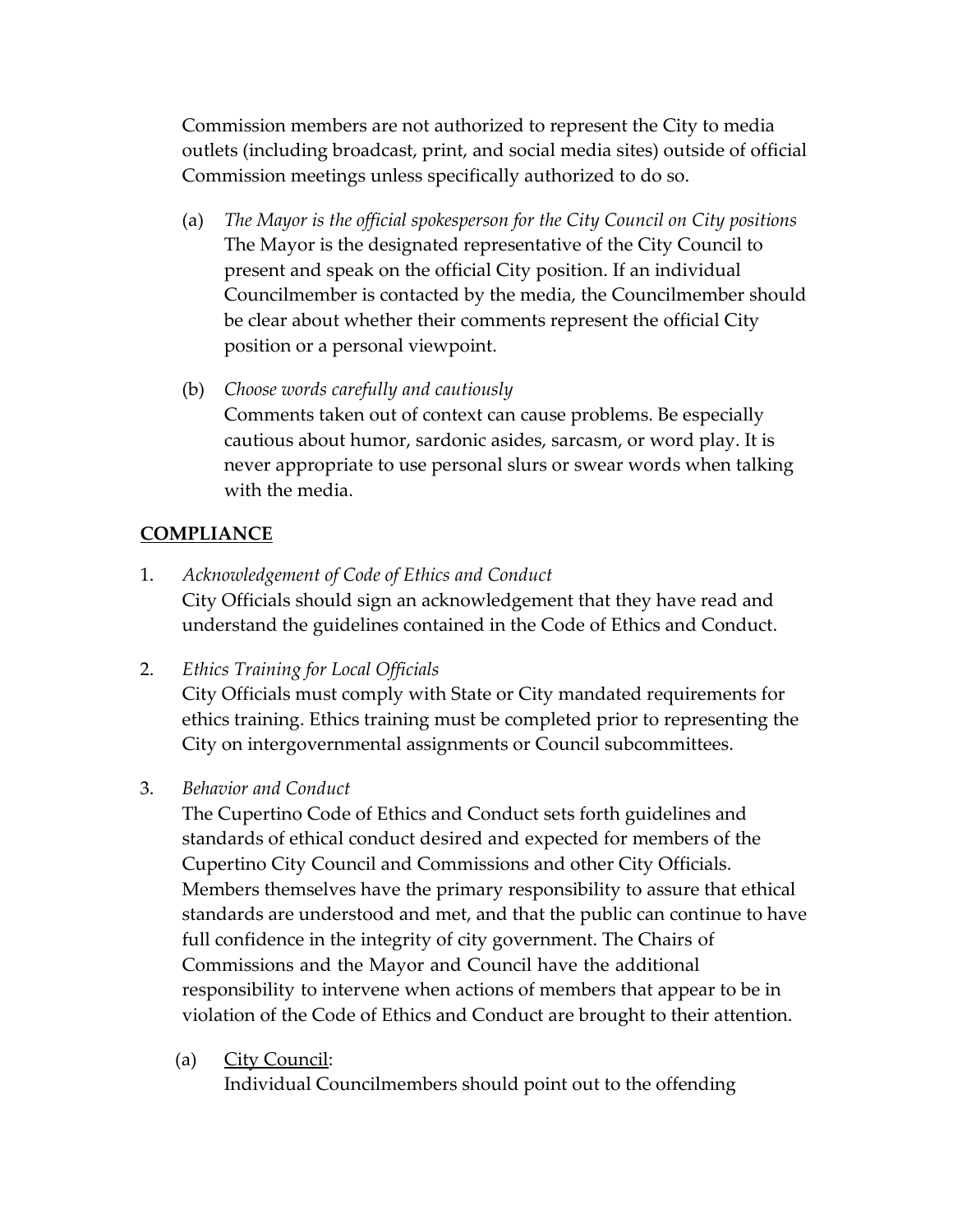Councilmember perceived infractions of the Code of Ethics and Conduct. If the offenses continue, then the matter should be referred to the Mayor in private. If the Mayor is the individual whose actions are being questioned, then the matter should be referred to the Vice Mayor. It is the responsibility of the Mayor (or Vice Mayor) to initiate action if a Councilmember's behavior is not in compliance with the Code of Ethics and Conduct. If no action is taken by the Mayor (or Vice Mayor), then the alleged violation(s) can be brought up with the full Council.

#### (b) Commission Members:

Counseling, verbal reprimands, and written warnings may be administered by the Mayor to Commission members failing to comply with City policy. These lower levels of sanctions should be kept private to the degree allowed by law. Copies of all written reprimands administered by the Mayor should be distributed in memo format to the Chair of the respective Commission, the Commission Staff Liaison, the City Clerk, the City Attorney, the City Manager, and the City Council.

In accordance with law, the City Council may impose sanctions on Commission members whose conduct does not comply with the City's policies, up to and including removal from office. Any form of discipline imposed by Council should be determined by a majority vote of at least a quorum of the Council at a noticed public meeting, and such action should be preceded by a Report to Council with supporting documentation.

When deemed warranted, the Mayor or majority of Council may call for an investigation of Commission member conduct. Also, should the City Manager or City Attorney believe an investigation into a member's conduct is warranted, they may refer the matter to the Mayor or Council. The Mayor or Council should ask the City Manager or the City Attorney to investigate the allegation and report the findings.

These sanctions are alternatives to any other remedy allowed by law to remedy conduct that violates this code or State or Federal law. In order to protect and preserve good government, all members of the City organization should be cognizant of their responsibilities and duties to meet the requirements of the law and uphold the guidelines